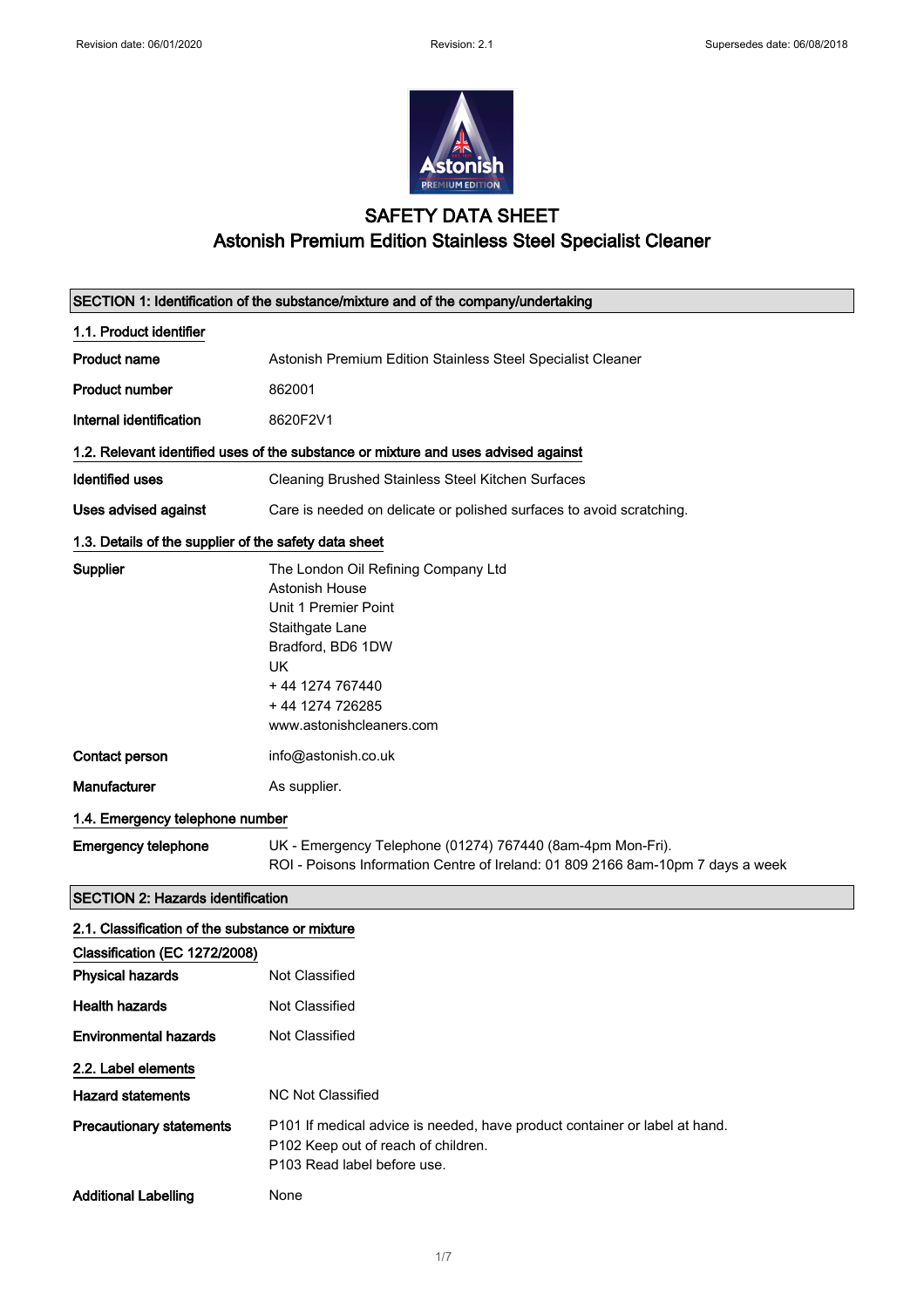#### Detergent labelling 5 - < 15% soap, < 5% EDTA and salts thereof, < 5% perfumes

#### 2.3. Other hazards

| SECTION 3: Composition/information on ingredients |                                                                                    |                                                      |
|---------------------------------------------------|------------------------------------------------------------------------------------|------------------------------------------------------|
| 3.2. Mixtures                                     |                                                                                    |                                                      |
| Hydrous aluminium silicate                        |                                                                                    | 30-60%                                               |
| CAS number: -                                     |                                                                                    |                                                      |
| Classification                                    |                                                                                    |                                                      |
| Not Classified                                    |                                                                                    |                                                      |
|                                                   |                                                                                    |                                                      |
| <b>Vegetable Soap Prills</b>                      |                                                                                    | 5-10%                                                |
| CAS number: 85408-69-1                            |                                                                                    |                                                      |
| Classification                                    |                                                                                    |                                                      |
| Not Classified                                    |                                                                                    |                                                      |
|                                                   |                                                                                    |                                                      |
| <b>Sodium Carbonate</b>                           |                                                                                    | 1%                                                   |
| CAS number: 497-19-8                              | EC number: 207-838-8                                                               | REACH registration number: 01-<br>2119485498-19-0000 |
| Classification                                    |                                                                                    |                                                      |
| Eye Irrit. 2 - H319                               |                                                                                    |                                                      |
| tetrasodium ethylene diamine tetraacetate         |                                                                                    | 1%                                                   |
| CAS number: 64-02-8                               | EC number: 200-573-9                                                               |                                                      |
|                                                   |                                                                                    |                                                      |
| Classification                                    |                                                                                    |                                                      |
| Acute Tox. 4 - H302                               |                                                                                    |                                                      |
| <b>Acute Tox. 4 - H332</b>                        |                                                                                    |                                                      |
| Eye Dam. 1 - H318                                 |                                                                                    |                                                      |
| <b>STOT RE 2 - H373</b>                           |                                                                                    |                                                      |
|                                                   | The Full Text for all R-Phrases and Hazard Statements are Displayed in Section 16. |                                                      |

SECTION 4: First aid measures 4.1. Description of first aid measures Inhalation Remove exposure and give water to drink if mouth irritation experienced. Seek medical advice if recovery not rapid. Ingestion **Drink water.** If symptoms persist seek medical advice. Skin contact Rinse affected area with water.

Eye contact **Rinse thoroughly with water for several minutes.** If symptoms persist seek medical advice. 4.2. Most important symptoms and effects, both acute and delayed Inhalation **Possible mild irritation of breathing passage and possible mouth irritation.** Ingestion **Possible mild stomach upset and mild soreness of mouth.** Skin contact **Possible mild transient irritation of skin.**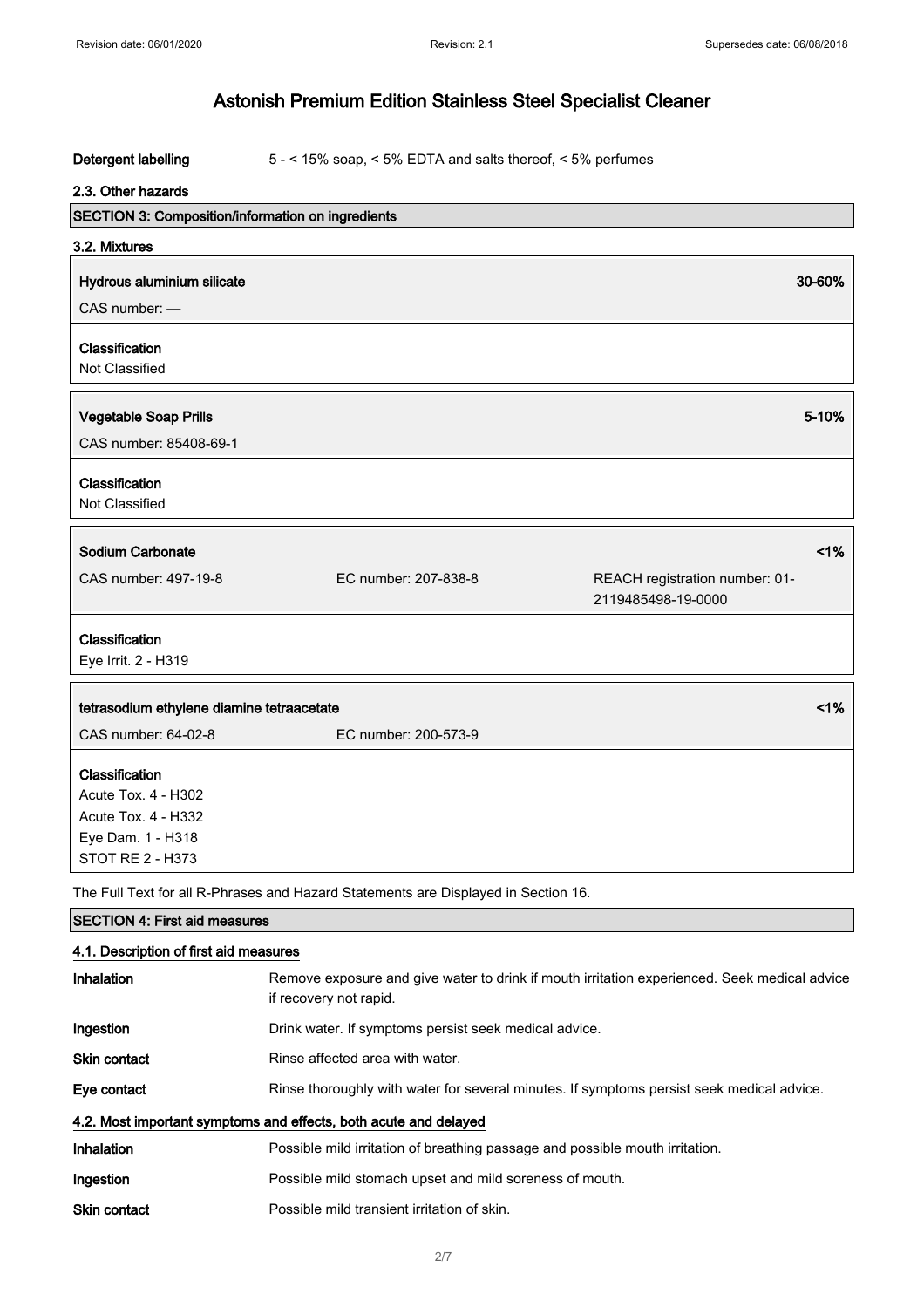| Eye contact                                                                     | Possible mild irritation, redness and soreness.                                                                                               |
|---------------------------------------------------------------------------------|-----------------------------------------------------------------------------------------------------------------------------------------------|
| 4.3. Indication of any immediate medical attention and special treatment needed |                                                                                                                                               |
| Notes for the doctor                                                            | No data avaliable                                                                                                                             |
| <b>Specific treatments</b>                                                      | No data available.                                                                                                                            |
| <b>SECTION 5: Firefighting measures</b>                                         |                                                                                                                                               |
| 5.1. Extinguishing media                                                        |                                                                                                                                               |
| Suitable extinguishing media                                                    | Use extinguisher suitable to cause of fire.                                                                                                   |
| 5.2. Special hazards arising from the substance or mixture                      |                                                                                                                                               |
| Specific hazards                                                                | Product does not support combustion, minimal fire hazard. Minimal quantities of oxides of<br>carbon may be produced.                          |
| 5.3. Advice for firefighters                                                    |                                                                                                                                               |
| Protective actions during<br>firefighting                                       | Use protection suitable to cause of fire.                                                                                                     |
| <b>SECTION 6: Accidental release measures</b>                                   |                                                                                                                                               |
|                                                                                 | 6.1. Personal precautions, protective equipment and emergency procedures                                                                      |
| <b>Personal precautions</b>                                                     | Avoid contact with skin and eyes.                                                                                                             |
| 6.2. Environmental precautions                                                  |                                                                                                                                               |
| <b>Environmental precautions</b>                                                | Product is intended to be rinsed away to sewer after use. For bigger spillages non-household<br>spillages prevent entry into sewer or drains. |
| 6.3. Methods and material for containment and cleaning up                       |                                                                                                                                               |
| Methods for cleaning up                                                         | Absorb household spillages with e.g kitchen roll and dispose of in bin. Wipe affected area<br>clean with a damp cloth.                        |
| 6.4. Reference to other sections                                                |                                                                                                                                               |
| Reference to other sections                                                     | For personal protection, see Section 8. For waste disposal, see Section 13.                                                                   |
| <b>SECTION 7: Handling and storage</b>                                          |                                                                                                                                               |
| 7.1. Precautions for safe handling                                              |                                                                                                                                               |
| <b>Usage precautions</b>                                                        | Use as instructed on label.                                                                                                                   |
| 7.2. Conditions for safe storage, including any incompatibilities               |                                                                                                                                               |
| <b>Storage precautions</b>                                                      | Store in ambient conditions. Keep out of the reach of children.                                                                               |
| 7.3. Specific end use(s)                                                        |                                                                                                                                               |
| Specific end use(s)                                                             | Cleaning Brushed Stainless Steel Kitchen Surfaces                                                                                             |
| SECTION 8: Exposure controls/Personal protection                                |                                                                                                                                               |
| 8.1. Control parameters                                                         |                                                                                                                                               |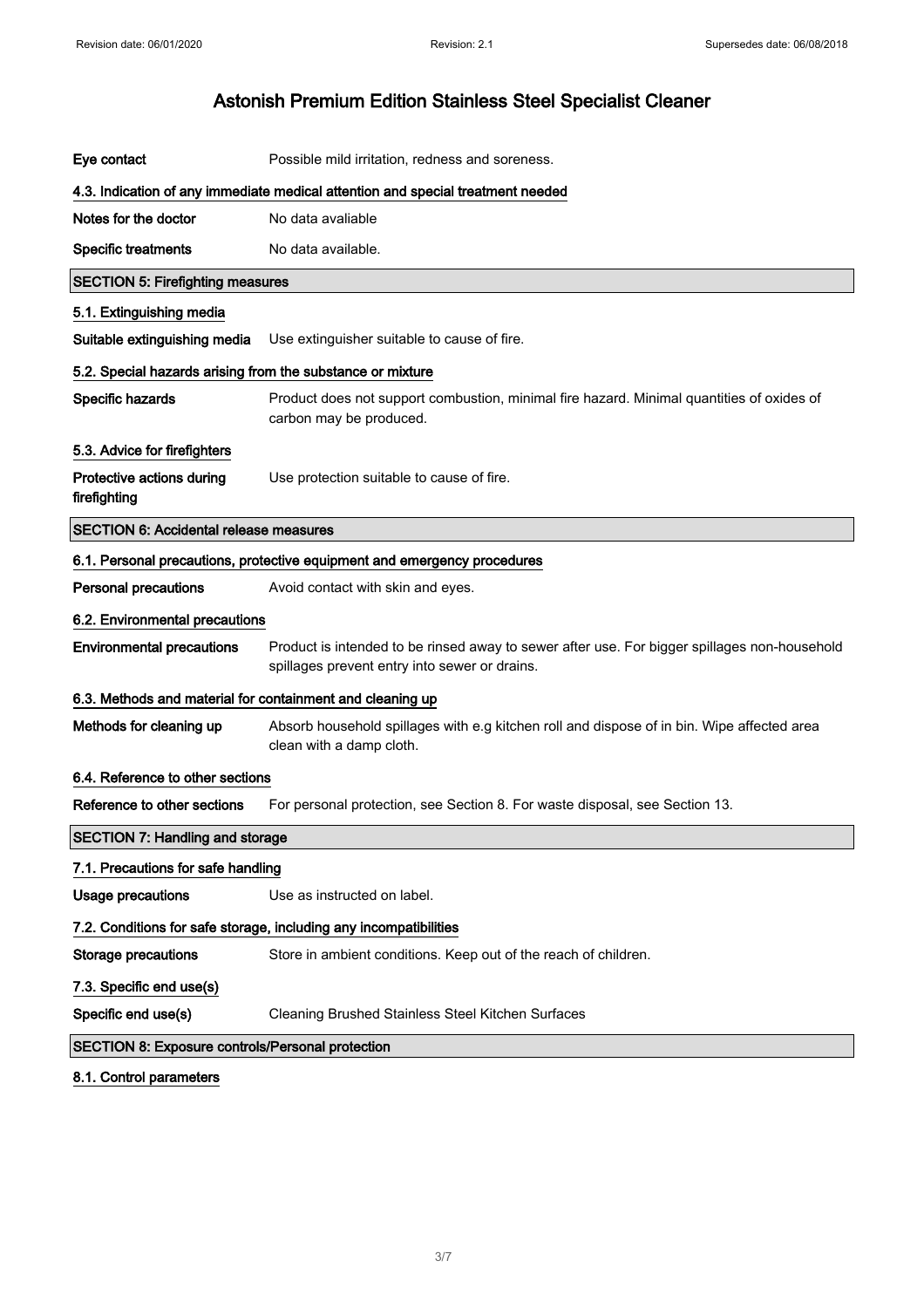| 8.2. Exposure controls                    |                                                                                            |
|-------------------------------------------|--------------------------------------------------------------------------------------------|
| Eye/face protection                       | No specific eye protection required during normal use.                                     |
| <b>Hand protection</b>                    | For users with sensitive skin, it is recommended that suitable protective gloves are worn. |
| <b>Environmental exposure</b><br>controls | This product does not pose a hazard in normal use when following the usage instructions.   |

#### SECTION 9: Physical and chemical properties

## 9.1. Information on basic physical and chemical properties Appearance Smooth solid pale blue paste Colour Pale Blue Odour **Oriental fruity/woody** Odour threshold Not known. **pH** (diluted solution): 9.0 - 10.5 (1% aq.) **Melting point Not known.** Initial boiling point and range Not measured (>100°C) Flash point Not determined. Evaporation rate Mot known. Evaporation factor **Not known**. Flammability (solid, gas) Does not ignite. Upper/lower flammability or explosive limits Does not ignite. Other flammability Mot relevant. Vapour pressure Not determined. Vapour density  $> 1$  (Air=1) Relative density  $\sim 1.6 \text{ @ } 20^{\circ}$ C Bulk density Not relevant. Solubility(ies) Kaolin - insoluble in water. Partition coefficient Not known. Auto-ignition temperature Not known. Decomposition Temperature Not available. Viscosity **Not determined.** Explosive properties None Explosive under the influence of a flame Not considered to be explosive. Oxidising properties Not available. **Comments** Information given is applicable to the product as supplied. 9.2. Other information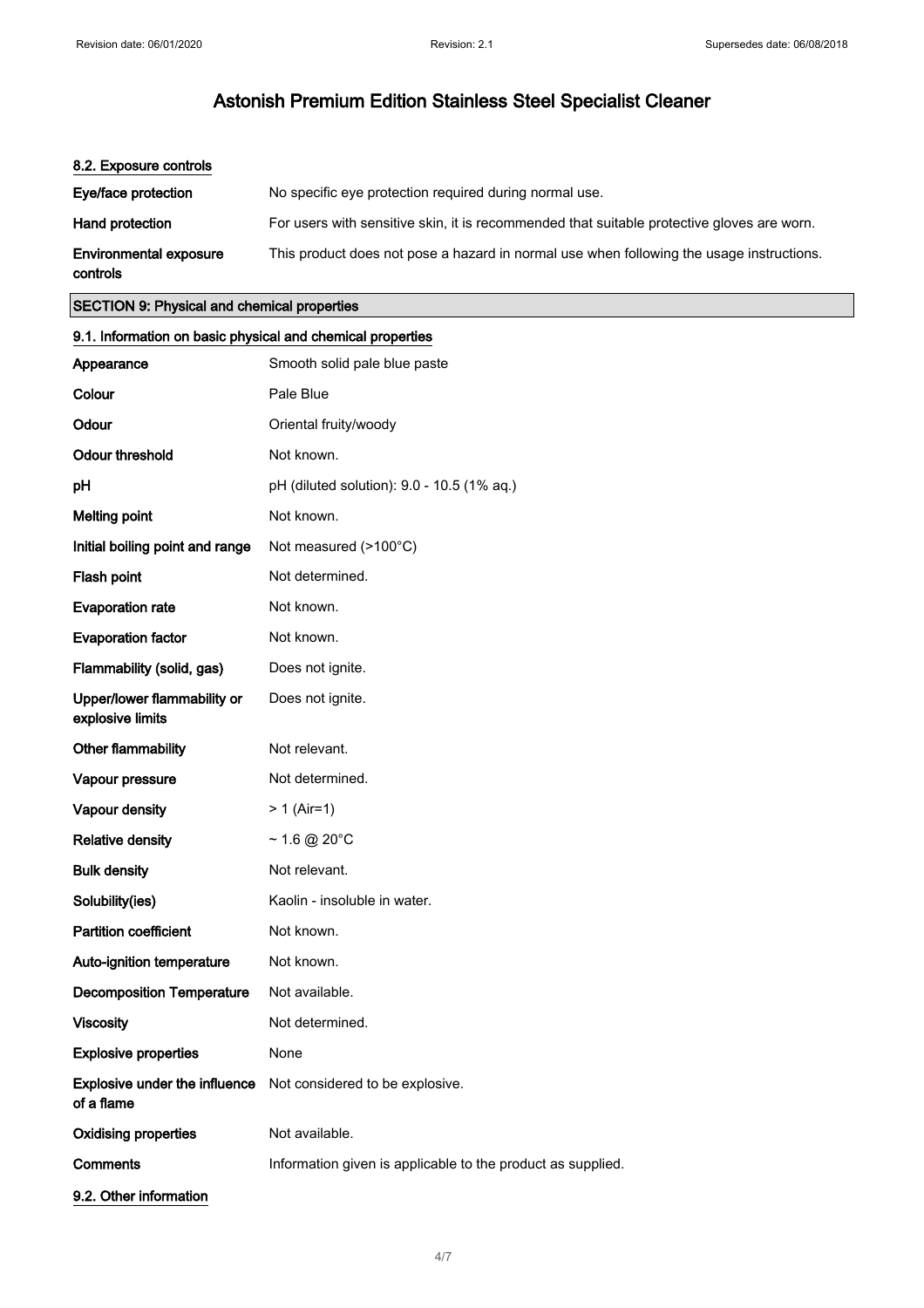| Other information                            | % Moisture Content 32.0 - 40.0                                                                                                                          |  |
|----------------------------------------------|---------------------------------------------------------------------------------------------------------------------------------------------------------|--|
| <b>SECTION 10: Stability and reactivity</b>  |                                                                                                                                                         |  |
| 10.1. Reactivity                             |                                                                                                                                                         |  |
| Reactivity                                   | No reactivity hazards expected.                                                                                                                         |  |
| 10.2. Chemical stability                     |                                                                                                                                                         |  |
| <b>Stability</b>                             | Stable under normal conditions.                                                                                                                         |  |
| 10.3. Possibility of hazardous reactions     |                                                                                                                                                         |  |
| Possibility of hazardous<br>reactions        | None under normal conditions.                                                                                                                           |  |
| 10.4. Conditions to avoid                    |                                                                                                                                                         |  |
| <b>Conditions to avoid</b>                   | None known.                                                                                                                                             |  |
| 10.5. Incompatible materials                 |                                                                                                                                                         |  |
| Materials to avoid                           | None known.                                                                                                                                             |  |
| 10.6. Hazardous decomposition products       |                                                                                                                                                         |  |
| Hazardous decomposition<br>products          | Carbon oxides.                                                                                                                                          |  |
| <b>SECTION 11: Toxicological information</b> |                                                                                                                                                         |  |
| 11.1. Information on toxicological effects   |                                                                                                                                                         |  |
| <b>Toxicological effects</b>                 | This mixture has not been tested. Based on the avaliable data of the ingredients the<br>classification criteria are not met.                            |  |
| <b>SECTION 12: Ecological information</b>    |                                                                                                                                                         |  |
| Ecotoxicity                                  | The mixture has not been tested. Based on the available data of the ingredients the<br>classification criteria are not met.                             |  |
| 12.1. Toxicity                               |                                                                                                                                                         |  |
| <b>Toxicity</b>                              | The mixture has not been tested. Based on the available data of the ingredients the mixture<br>is not classified as harmful to the aquatic environment. |  |
| 12.2. Persistence and degradability          |                                                                                                                                                         |  |
|                                              | Persistence and degradability Contains detergents that satisfy the bio-degradation requirements of directive 648/2004/EC.                               |  |
| 12.3. Bioaccumulative potential              |                                                                                                                                                         |  |
| <b>Bioaccumulative potential</b>             | No bio-accumulative potential noted for any component.                                                                                                  |  |
| <b>Partition coefficient</b>                 | Not known.                                                                                                                                              |  |
| 12.4. Mobility in soil                       |                                                                                                                                                         |  |
| <b>Mobility</b>                              | The components of the mixture are readily absorbed into soil and are mobile in water<br>environment.                                                    |  |
| 12.5. Results of PBT and vPvB assessment     |                                                                                                                                                         |  |
| Results of PBT and vPvB<br>assessment        | No data available.                                                                                                                                      |  |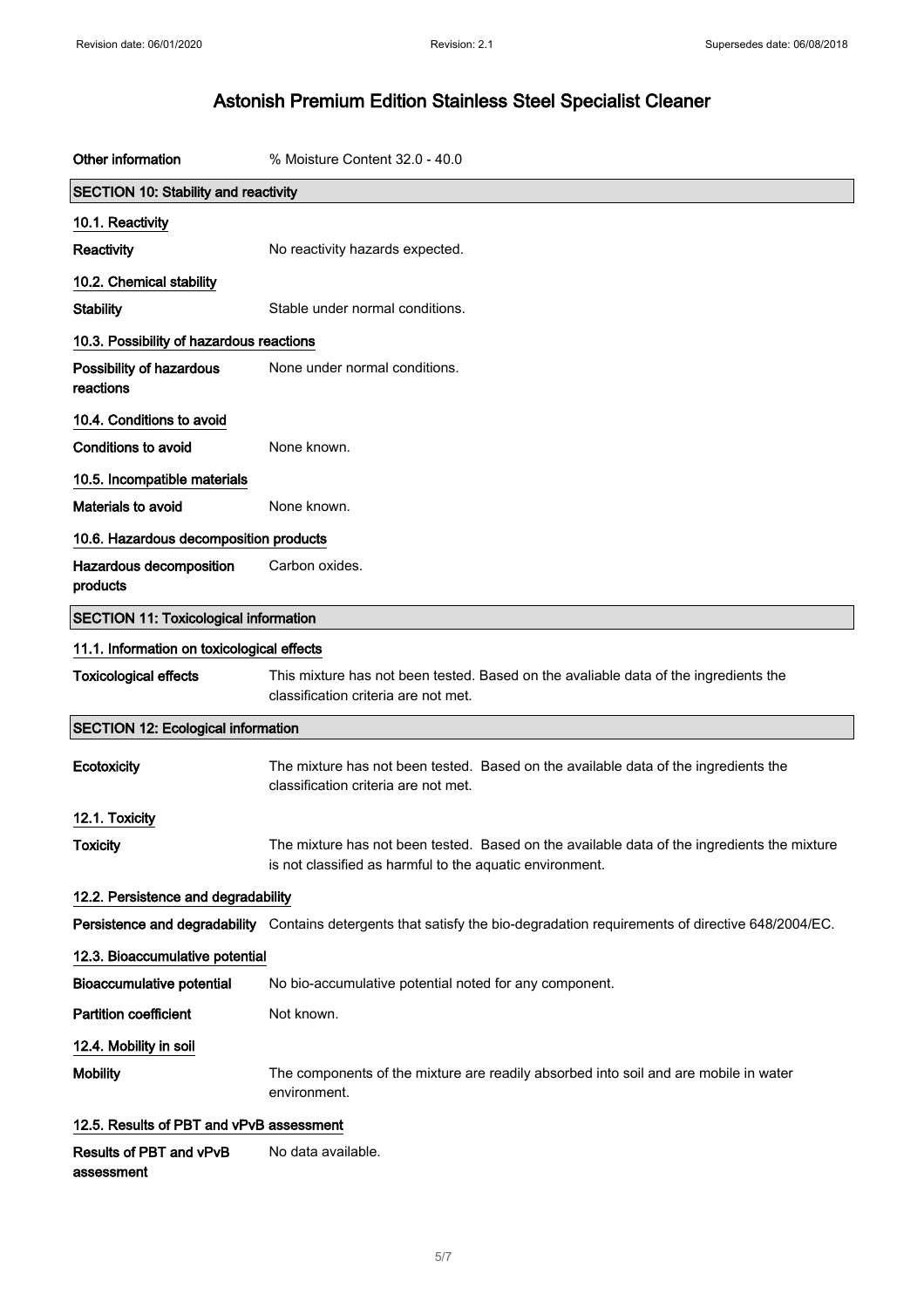| 12.6. Other adverse effects                                              |                                                                                                                                                                                                                                                                                                                                |  |
|--------------------------------------------------------------------------|--------------------------------------------------------------------------------------------------------------------------------------------------------------------------------------------------------------------------------------------------------------------------------------------------------------------------------|--|
| Other adverse effects                                                    | Not available.                                                                                                                                                                                                                                                                                                                 |  |
| <b>SECTION 13: Disposal considerations</b>                               |                                                                                                                                                                                                                                                                                                                                |  |
| 13.1. Waste treatment methods                                            |                                                                                                                                                                                                                                                                                                                                |  |
| General information                                                      | Dispose of according to local regulations. Avoid disposing into drainage systems and into the<br>environment. Dispose of contaminated packaging in the same way as the product itself. Non-<br>contaminated packages may be recycled.                                                                                          |  |
| <b>SECTION 14: Transport information</b>                                 |                                                                                                                                                                                                                                                                                                                                |  |
| 14.1. UN number                                                          |                                                                                                                                                                                                                                                                                                                                |  |
| 14.2. UN proper shipping name                                            |                                                                                                                                                                                                                                                                                                                                |  |
| 14.3. Transport hazard class(es)                                         |                                                                                                                                                                                                                                                                                                                                |  |
| 14.4. Packing group                                                      |                                                                                                                                                                                                                                                                                                                                |  |
| 14.5. Environmental hazards                                              |                                                                                                                                                                                                                                                                                                                                |  |
| 14.6. Special precautions for user                                       |                                                                                                                                                                                                                                                                                                                                |  |
| 14.7. Transport in bulk according to Annex II of MARPOL and the IBC Code |                                                                                                                                                                                                                                                                                                                                |  |
| <b>SECTION 15: Regulatory information</b>                                |                                                                                                                                                                                                                                                                                                                                |  |
|                                                                          | 15.1. Safety, health and environmental regulations/legislation specific for the substance or mixture                                                                                                                                                                                                                           |  |
| <b>EU</b> legislation                                                    | This safety data sheet is compliant with EC Regulation 1907/2006 (REACH) as adapted by<br>453/2010, Directive 67/548/EEC and EC Regulation 1272/2008 (CLP).<br>Dangerous Preparations Directive 1999/45/EC.<br>Regulation (EC) No. 648/2004 of the European Parliament and of the Council of 31st March<br>2004 on detergents. |  |

### 15.2. Chemical safety assessment

No chemical safety assessment has been carried out.

### SECTION 16: Other information

| Abbreviations and acronyms<br>used in the safety data sheet | CAS: Chemical Abstracts Service.<br>ECHA: European Chemicals Agency<br>GHS: Globally Harmonized System.<br>PBT: Persistent, Bioaccumulative and Toxic substance.<br>REACH: Registration, Evaluation, Authorisation and Restriction of Chemicals Regulation<br>(EC) No 1907/2006.<br>vPvB: Very Persistent and Very Bioaccumulative. |
|-------------------------------------------------------------|-------------------------------------------------------------------------------------------------------------------------------------------------------------------------------------------------------------------------------------------------------------------------------------------------------------------------------------|
| General information                                         | Note: The hazard statements below are explanations of phrases used in the SDS as<br>abbreviations and DO NOT apply to the product. The statements applicable to the product are<br>those identified in Section 2 only.                                                                                                              |
| <b>Revision comments</b>                                    | Revised formulation. Revised Internal Identification. Updated Section 16 to remove R phrases                                                                                                                                                                                                                                        |
| <b>Issued by</b>                                            | The London Oil Refining Company Ltd                                                                                                                                                                                                                                                                                                 |
| <b>Revision date</b>                                        | 06/01/2020                                                                                                                                                                                                                                                                                                                          |
| Revision                                                    | 2.1                                                                                                                                                                                                                                                                                                                                 |
| Supersedes date                                             | 06/08/2018                                                                                                                                                                                                                                                                                                                          |
| <b>SDS number</b>                                           | 5167                                                                                                                                                                                                                                                                                                                                |